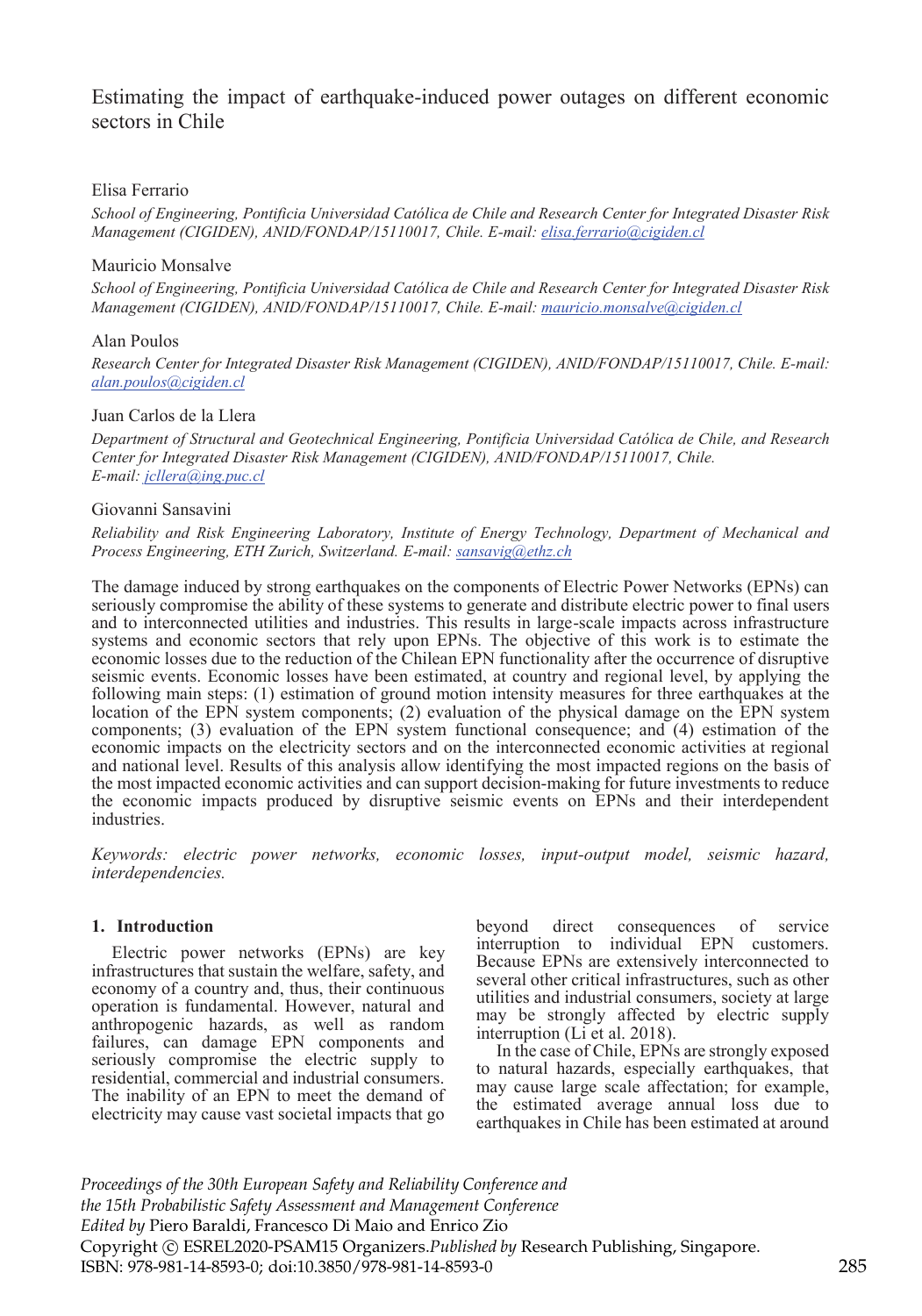1.2% of its Gross Domestic Product (GDP) (UNISDR, 2015). It is thus relevant to estimate the impact that strong ground motions generate on the EPN system by quantifying the economic losses caused by such interruptions in the EPN itself and the other utilities and industries that rely upon the EPN.

Economic quantification of service disruptions in interdependent systems has been addressed by macroeconomic models, such as Input-Output (IO) model, Computable General Equilibrium (CGE), and Social Accounting Matrix (SAM) (Okuyama and Santos, 2014; Koks et al., 2016). The first two approaches are the most commonly used in disaster impact analysis and several extensions based on the IO model have been developed, such as the Inoperability Input-Output model (IIM) (Haimes and Jiang, 2001), the multiregional IO modeling (Pant et al. 2011), and the combination of linear programming with IO modeling (Rose et al. 1997; Koks and Thiessen, 2016; He et al., 2019).

The IO model is able to represent the economic transactions between the different economic activities that comprise the productive structure of an economy (Miller & Blair, 2009). It presents several limitations due to its linearity, its rigid structure, and its inability to account for resource constraints and the responses to price changes (Rose, 2004; Okuyama and Santos, 2014; Koks et al 2016). However, it has been adopted in this work because it is simple and it is considered to perform well for assessing the impact produced by a natural disaster (Okuyama and Santos, 2014).

The present analysis estimates the economic impacts induced by the loss of functionality experienced by the Chilean electric power transmission network due to the structural damage produced by the occurrence of earthquakes. Power generation units and substations are the main EPN components considered in this work.

# **2. Study aim and framework of analysis**

This study is a first attempt at understanding the mediating role of the EPN on the economy of Chile at national and regional scale, when the EPN is affected by the occurrence of strong earthquakes. Because most of the territory of Chile is connected by one large EPN and the regional economies are also interdependent on each other, it is not obvious how the ubiquity of the damage to the EPN will economically affect the regions. Thus, three earthquake events with the same moment magnitude but with different epicentral locations have been selected to analyze the impact of earthquake-induced power outages on different Chilean economic sectors.

To estimate the economic impacts due to the EPN disruption after an earthquake, the following steps are carried out: (i) sampling of consistent ground motion intensity measures at the EPN component sites, with respect to a given earthquake epicenter and magnitude; (ii) evaluation of the physical damage on the different EPN components by using seismic fragility functions; (iii) evaluation of the EPN performance, in terms of unsupplied energy at national and regional level, using a power flow optimization model; and (iv) estimation of the economic affectation at national and regional level, using the productive relations between industries and consumers through the IO model. All of these analyses have been carried for the first hour after the earthquake.

Steps (i)-(iii) are repeated a very high number of times for each of the three selected earthquake events in order to consider different sources of uncertainty in the evaluation. Note that this procedure is a version of the Seismic Probabilistic Risk Assessment (SPRA) framework used in some previous studies (e.g., Jayaram and Baker, 2010; Poulos et al., 2017) tailored to the research question considered in this work. In SPRA, however, step (i) would include the random generation of earthquake events (location and magnitude) according to seismicity recurrence relations, while steps (iii) and (iv) would be combined into a general "system performance evaluation" step.

### **3. Evaluation of the Electric Power Network performance after an earthquake**

# *3.1. Ground motion intensity generation*

The ground motion intensity at the site of each EPN system component of interest (i.e., power generation units and substations) is characterized here by the peak ground acceleration (PGA). Given an earthquake event, defined by an epicenter and a magnitude, earthquake ground motion intensities are obtained using a proper ground motion prediction models (GMPMs) for the geographical area of interest, as has been done by several previous works (e.g., Jayaram and Baker, 2010; Poulos et al., 2017). Specifically, the GMPM developed by Abrahamson et al. (2016) for subduction earthquakes is used here. The PGA values are sampled using:

$$
\ln IM = \ln \overline IM + \sigma \circ \varepsilon + \tau \eta \tag{1}
$$

where  $\overline{IM}$  is the vector of median PGAs at all sites, which is given by the GMPM and depends on earthquake magnitude, the distances from each site to the earthquake rupture surface, and local soil conditions characterized by the average shear wave velocity in the top 30 m of soil (Vs30);  $\sigma$  is the vector of intra-event standard deviation term for all sites, given by the GMPM;  $\tau$  is the interevent standard deviation term from the GMPM;  $\circ$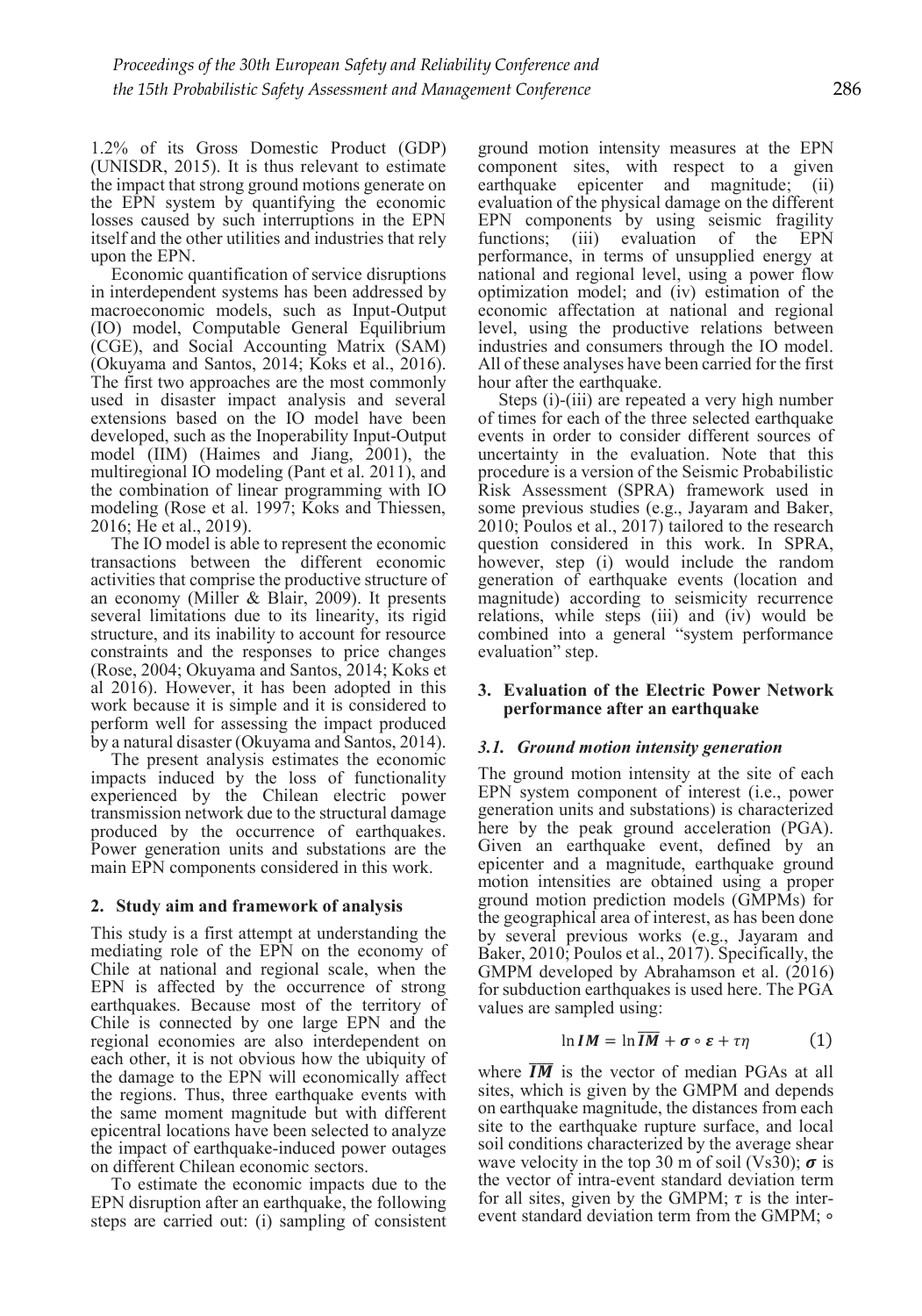denotes the entrywise product of vectors;  $n$  is a standard normal random variable; and  $\epsilon$  is a multivariate normal random variable with zero mean and unitary standard deviation and a covariance matrix constructed using the spatial correlation model developed by Goda & Atkinson (2010).

## *3.2. Estimation of the damage state of EPN components*

Seismic fragility curves represent the conditional probability of failure of a component given a ground-motion intensity level and they are here adopted to sample the (physical/structural) damage state of each system component (EPRI, 2013). Several fragility curves for power generation units and substations, representing different structural damage levels, e.g., from minor to complete damage, can be found in the literature (e.g., FEMA, 2003). In this work, a binary state model for the structural damage state of each component is adopted by considering the highest fragility curve given in FEMA  $(2003)$ , i.e., the one corresponding to the minor component damage state, in a conservative manner. Transmission lines are assumed to be disconnected from the network when one of the components they connect fails.

# *3.3. Post-earthquake EPN performance*

System performance depends on the functionality of system components. Given the binary state model adopted for the component physical damage (see Section 3.2), it is straightforward to assume a binary state model for the component functionality, i.e., a component stops to function if it has structural damage. Once the functionality of each component is determined, it is possible to evaluate the system performance by simulation. In particular, the Direct Current – Optimal Power Flow (DC-OPF) model is adopted to estimate the EPN performance in terms of unsupplied energy for the first hour after the earthquake occurrence. The objective function of the optimization problem is to minimize the sum of the total generation cost and the total unsupplied energy; to penalize the occurrence of unsupplied energy, very large service interruption costs are assumed. Details of the optimization problem formulation are not reported here for brevity; the interested reader is referred to Ferrario et al. (2019).

Once the unsupplied energy at national and regional levels is computed, the electricity outage ratio, at national,  $\alpha$ , and regional levels,  $\alpha^{reg}$ , is obtained as the ratio between the unsupplied energy and the demand of energy at the appropriate geographical scale.

For each earthquake event,  $M$  simulations are performed by sampling  $M$  ground motion intensity maps (Section 3.1) and, consequently,  $M$  system damage configurations (Section 3.2). Then,  $M$  evaluations of the system performance can be carried out and the expected outage ratio of electricity can be estimated, at national,  $\bar{\alpha}$ , and regional,  $\bar{\alpha}^{reg}$ , levels, by averaging the M electricity outage ratios at the geographical scale of interest.

# **4. Estimation of the economic impacts associated with the EPN disruption**

# *4.1. Basics of IO analysis*

This work follows the approach of Rose et al. (1997) to estimate the economic impact, as missed production and unmet consumption, of a decrease in electricity supply to a region. This is done by using IO models, which represent the economic structure of a geopolitical unit (e.g. a country) as a collection of N economic activities that interact with each other through economic transactions (Rose & Miernyk, 1989). These interactions are represented by the IO matrix  $A$  of dimension  $[\hat{N} \times N]$ , whose  $(i, j)$ -element (or simply  $A_{i,j}$ ) represents a coefficient of the production and varies between 0 and 1; more in details it indicates how much of the costs of activity  *are explained* by sales of activity  $i$  to activity  $j$ , i.e., how much activity  $i$  sells to activity  $i$  when activity  $i$  buy one dollar.

Then, matrix  $A$  permits relating the total production  $\boldsymbol{p}$  and the final consumption (nonintermediate demand)  **as follows:** 

$$
p = Ap + c \tag{2}
$$

Vectors **p** and **c** have dimension  $[N \times 1]$ , where ܰ is the total number of economic activities. From Eq. (2) it results that the total production depends on the demand of the economic sectors (given by term  $Ap$ ) and on a final external consumption demand (term  $c$ ) of the goods or services produced by the  *economic activities. From Eq.*  $(2)$ , the final consumption can be obtained:

$$
c = (I - A)p \tag{3}
$$

Eqs. (2) and (3) refer to the relation between production and consumption in standard IO analysis (Rose & Miernyk, 1989). However, this relation is changed in a disaster context, where the focus is on the vectors of missed production,  $\Delta p$ , and unmet consumption,  $\Delta c$  (Rose et al. 1997).

### *4.2. Production and consumption during EPN disruption due to an earthquake event*

Following the approach of Rose et al. (1997), missed production is assumed to depend on: (i) the proportion of electric power outage that in this case is the expected value,  $\bar{\alpha}$ , (see Section 3.3); and (ii) the adaptability of the *i-th* activity to blackouts, which is represented by a resiliency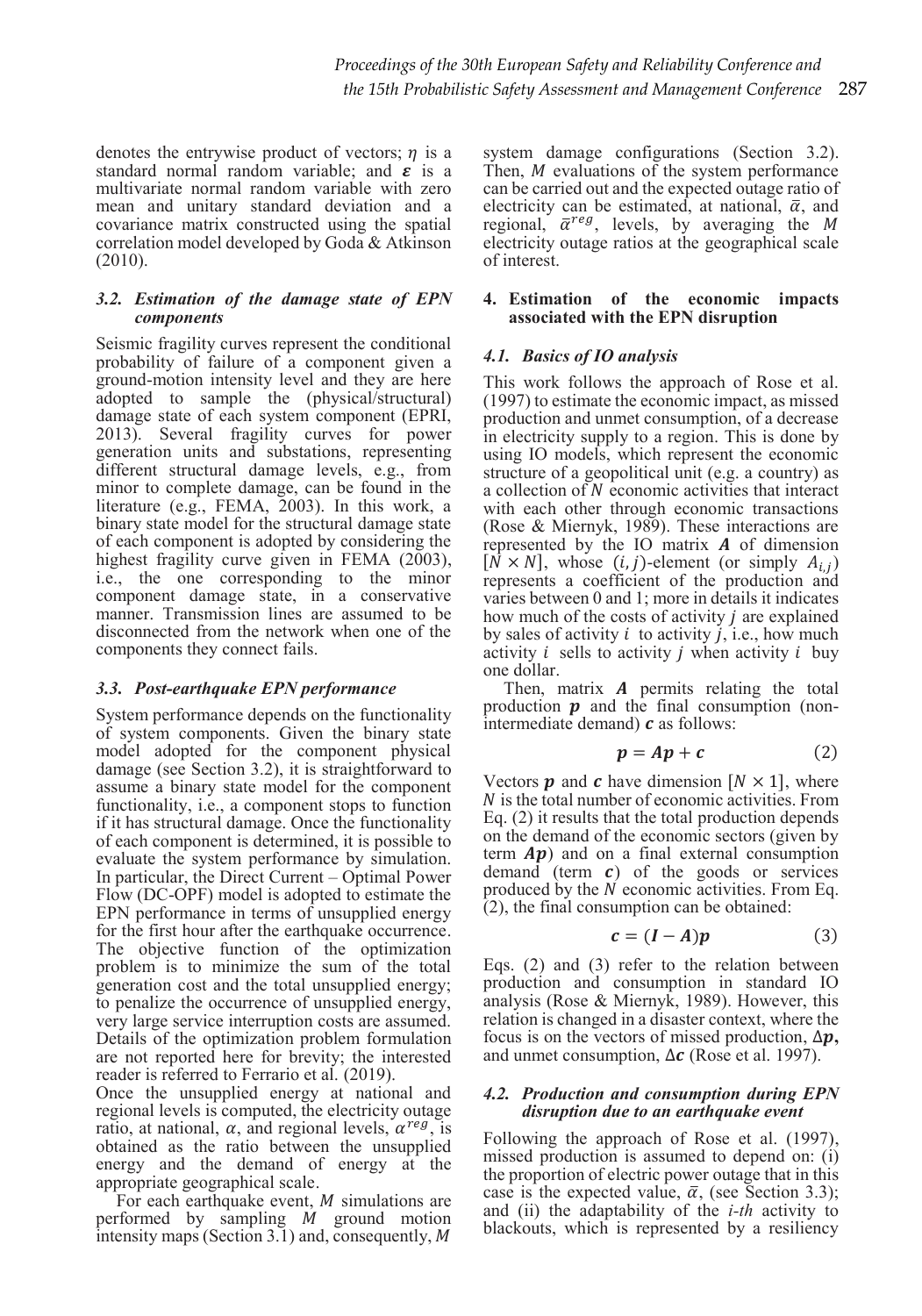factor,  $f_i$ ,  $0 \le f_i \le 1$ ,  $i = 1 \dots, N$ : when  $f_i = 0$ , the *i-th* activity completely ceases production during a blackout; on the contrary, when  $f_i = 1$ , the *i-th* activity is unaffected. Then, missed production for activity *i*,  $\Delta p_i$ , is given by:

$$
\Delta p_i = (1 - f_i)\bar{\alpha}p_i \tag{4}
$$

Having all  $\Delta p_i$ , the unmet consumption can be computed by using Eq. (5), yielding:

$$
\Delta c = (I - A)\Delta p \tag{5}
$$

Vectors  $\Delta p$  and  $\Delta c$  reflect two sides of the economic consequences of a disruption in electricity supply in a single geopolitical unit.

In order to model the regional economic impacts of the EPN disruption, the regionalized IO matrix  $A^{reg}$ , the regionalized missed production  $\Delta p^{reg}$  and the regionalized unmet consumption  $\Delta c^{reg}$  need to be quantified, as described in what follows.

In this respect, denote as  $NR$  the number of all the N activities across R regions, and as h and  $k$ ,  $h, k = 1, ..., NR$ , the indexes that represent the activities *i*, *j*, with *i*,  $j = 1, ..., N$ , in regions  $r, g =$  $1, \ldots, R$ , respectively. Notice that index h (or k) replaces two indices, i.e.,  $i$  (or  $j$ ) and  $r$  (or  $q$ ) associated with the activity and the region, respectively.

Missed production is estimated by updating Eq. (4) to this new setting. Let  $\bar{\alpha}^{r\acute{e}g,r}$  be the proportion of electricity outage for region  $r$ . Assuming the resiliency factor of regionalized activity  $\overline{i}$  depends on its trade and not on its location, its missed production is estimated as:

$$
\Delta p_h^{reg} = \Delta p_i^{reg,r} = (1 - f_i) \bar{\alpha}^{reg,r} p_i^{reg,r} \quad (6)
$$

Eq. (6) associates the reduction in total production with the economic activity and where it takes place. Unmet consumption, then, is computed as:

$$
\Delta c^{reg} = (I - A^{reg}) \Delta p^{reg} \tag{7}
$$

If necessary, unmet consumption is cropped to meet the original production (Rose et al. 1997) to ensure that  $\Delta c_h^{reg,r} \leq c_h^{reg,r}$ .

#### *4.3. IO matrix construction*

For a single geopolitical unit, e.g., the countrywide level, IO matrix  $\boldsymbol{A}$  can be built from the normalization of the sales matrix,  $S$ , between the  $N$  economic activities. Matrix  $S$  has dimension  $[N \times N]$  and its element  $S_{i,i}$  represents the total volume of sales, in monetary units, from activity  $i$  to activity  $j$  during a window of time (e.g., a year). Matrix  $\bm{A}$  is computed from matrix  $\bm{S}$  as follows:

$$
A_{i,j} = \frac{S_{i,j}}{z_j} \tag{8}
$$

where  $z_i$  is the total amount of sales, including exports, sales to natural people, sales to the government, and other gains associated with activity *j*.

To build the regionalized IO matrix,  $A^{reg}$ , of dimension  $[NR \times NR]$ , the regionalized sales matrix,  $S^{reg}$ , of dimension  $[NR \times NR]$ , and the regionalized vector,  $z^{reg}$ , of dimension  $[NR \times 1]$ , replace matrix  $S$  and vector  $z$  in Eq. (8), as follows:

$$
A_{h,k}^{reg} = \frac{S_{h,k}^{reg}}{z_{k}^{reg}}
$$
(9)

Regionalized sales matrix,  $S^{reg}_{\overline{C}}$  can be built from matrix  $S$  and the regional GDP by activity. This process is carried out by considering that there may be: (i) *local activities* that sell to other activities in the same region (e.g., commerce, such as shops and restaurants); and (ii) *nonlocal activities* that sell across the country (e.g., manufacturing, fishing and finance). In addition, it is assumed that sales are distributed across regions in proportion to regional shares of the activities (economic activities sell in proportion to the market share of the regions in the activities). Then, element  $S_{h,k}^{reg}$ , which depends on the nature of economic activities  $i, j$  with  $i, j = 1, ..., N$ , in the regions  $r, g = 1, ..., R$ , is computed as follows:

$$
S_{h,k}^{reg} = S_{i,j}^{reg,r,g} = \begin{cases} \omega_i^r \omega_j^g S(i,j) & i \text{ nonlocal} \\ \omega_i^r S(i,j) & i \text{ local}, r = g \\ 0 & i \text{ local}, r \neq g \end{cases}
$$
 (10)

Weights  $\omega_i^r = \omega_h$  and  $\omega_j^g = \omega_k$  represent the relative contribution of economic activity  $i$  and  $j$ in regions  $r$  and  $g$  to the GDP; for example, weights  $\omega_i^r$  is given by:

$$
\omega_i^r = \frac{q_i^{reg,r}}{q_i^{all}} \tag{11}
$$

where  $q_i^{reg,r}$  is the contribution of economic<br>estimity in position at the national CDP whereas activity  $\hat{i}$  in region  $r$  to the national GDP, whereas  $q_i^{all}$  indicates the contribution of economic activity *i* to the national GDP across all regions.

Having matrix  $S^{reg}$ , only vector  $z^{reg}$  needs to be estimated to obtain the regionalized IO matrix,  $A^{reg}$  by Eq (9). This is simply done by weighing

vector **z** as follows:  $z_k^{reg} = z_j^{reg} = \omega_j^g z_j$ .<br>Finally, notice that the regionalized total production,  $p_i^{reg,r}$ , in Eq. (6) is obtained by<br>summing the obtained values of solo matrix  $\mathbf{S}^{reg}$ . summing the column values of sale matrix  $S^{reg}$ for the region of interest.

#### **5. Case study**

In this work, the Chilean electrical power transmission system has been analyzed. With an extension of 3100 km, it covers most of the national territory from the northernmost region of Chile to the Chiloé Island in the south. It comprises 14 of the 16 Chilean regions, and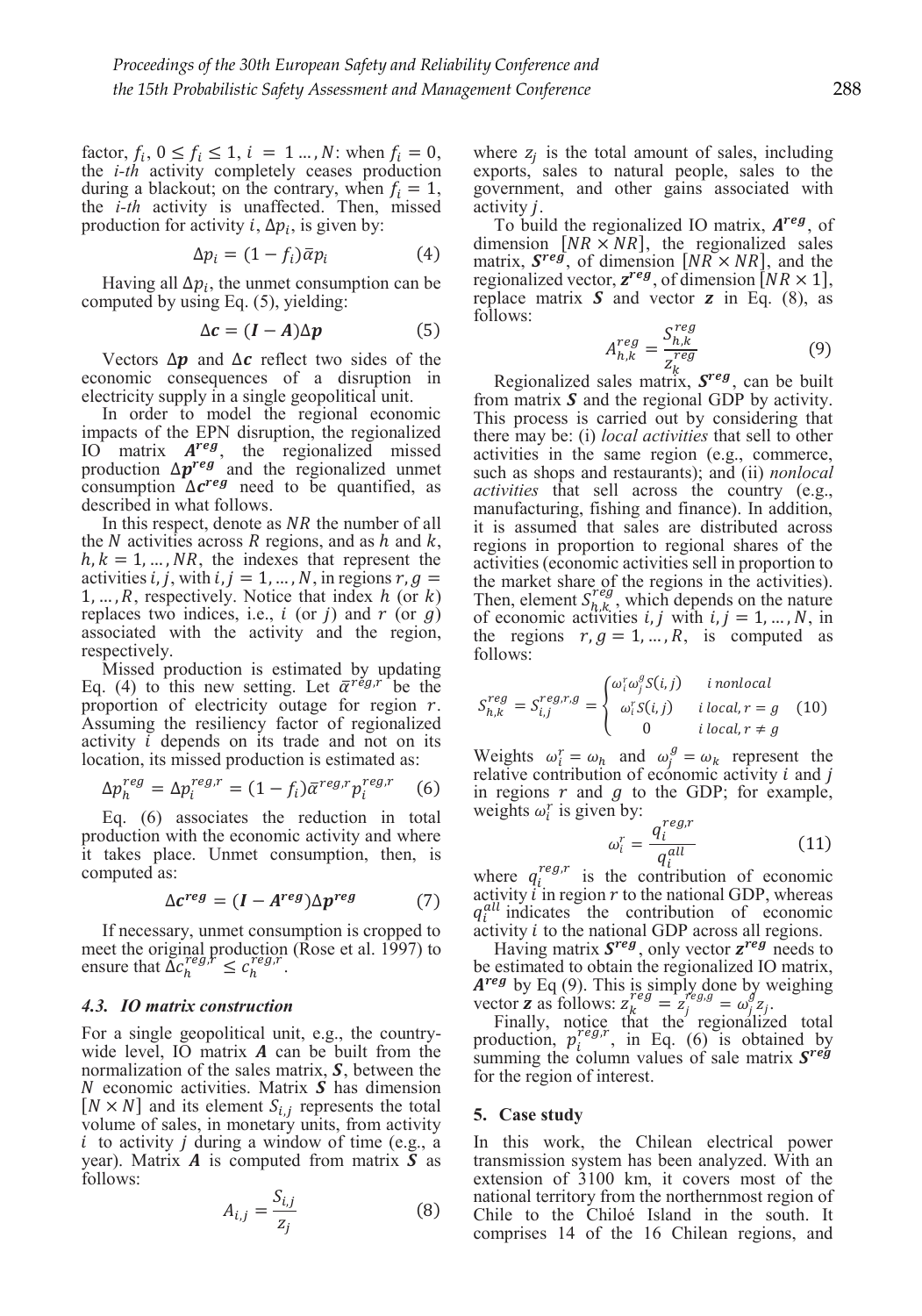serves 98.5% of the Chilean population (Coordinador, 2019a).

The model of the Chilean EPN has been constructed from several official data sources: the National Electrical Coordinator (Coordinador, 2019b), the Ministry of Energy (2019), and the National Energy Commission through its platform, Energía Abierta (2019). Details about the model construction can be found in Ferrario et al. (2019). In extreme synthesis, data refer to the year 2017 and led to the identification of 500 power generation units, 994 substations and 1195 transmission lines. In 2017, the total installed power generation capacity was 21.9 GW, the total load in this year was 68,526 GWh, and the peak load reached was 10 GW.

Figure 1 illustrates the map of Chile, divided in regions, with the Chilean power generation units (Figure 1a.), and substations and transmission lines (Figure 1b.). Figure 1 also shows the epicenters of the three selected earthquakes. Specifically, earthquakes have been selected with the same moment magnitude,  $M_w$  8.5, and epicenters located in the north, middle and south of the country, in the subduction interface zones in the Pacific Ocean, at about 15 km from the coast with the following latitude and longitude coordinates:

(a) Northern earthquake: (-20.235°, -70.295°), in front of the cost of Tarapacá region;

(b) Central earthquake: (-33.135°, -71.871°), in front of the cost of Valparaiso region;

(c) Southern earthquake:  $(-39.804^{\circ}, -73.575^{\circ})$ , in front of the cost of Los Ríos region.

Details about the IO matrix built for Chile and the adopted resiliency factors are given in Section 5.1; and results of the analyses carried out are provided in Section 5.2.

# *5.1. Data for the IO analysis*

# *5.1.1. IO matrix for Chile*

Country-level IO and sales matrix data of Chile are available with respect to 111 economic activities from Banco Central de Chile (2013). These matrices have been regionalized using the procedure of Section 4.3 and the regional GDP data, disaggregated by economic activity, also available from Banco Central de Chile (2013). Sales and GDP values have been adjusted by inflation to 2019.12.31.

A scheme of 13 economic activities has been used in this work. The regional GDP is reported alongside 12 activities, one of them consisting of essential utilities, which contains electricity. Therefore, the 111-activity sales matrix was reduced to 13 activities, to match 11 activities of the regional GDP, while essential utilities was split in two categories, one comprising electricity and the other the rest of the utilities.

The resulting 13 activities are: *farm and forest*, which includes agriculture, livestock operations and forestry; *fishing*; *mining*; *manufacture*, including also product restoration; *gas, water and waste*, which also includes warm water, heating, and recycling; *construction*; *commerce*, including retail, hotels, eateries; *transportation*, including logistics, travelling, port operations, but also telecommunications; *business and finance*, which considers services such as auditing, consulting, marketing, as well as financial services; *real estate*, which includes housing services, sales, rentals; *personal services*, including healthcare, education, entertainment; *public administration*, associated with local and national governments; and *electricity*, which includes its generation, transmission and distribution.

The economic activities considered as local, which, as mentioned in Section 4.3, sell only to other activities within the same region, include the following sectors: (i) *gas, water and waste*; (ii) *commerce*; (iii) *real estate*; and (iv) *electricity*.



Figure 1: Map of the Chilean EPN: a) power generation units; and b) substations and transmission lines. The substation outside Chile is in Argentina.

# *5.1.2. Resiliency factors*

Resiliency factors have been obtained from surveys in the Aichi and Shizuoka prefectures of Japan (Kajitani & Tatano, 2009). These factors indicate the likelihood the surveyed businesses could continue operating in absence of electricity supply. Reasons for business disruption include interruptions in information systems, cooling (e.g.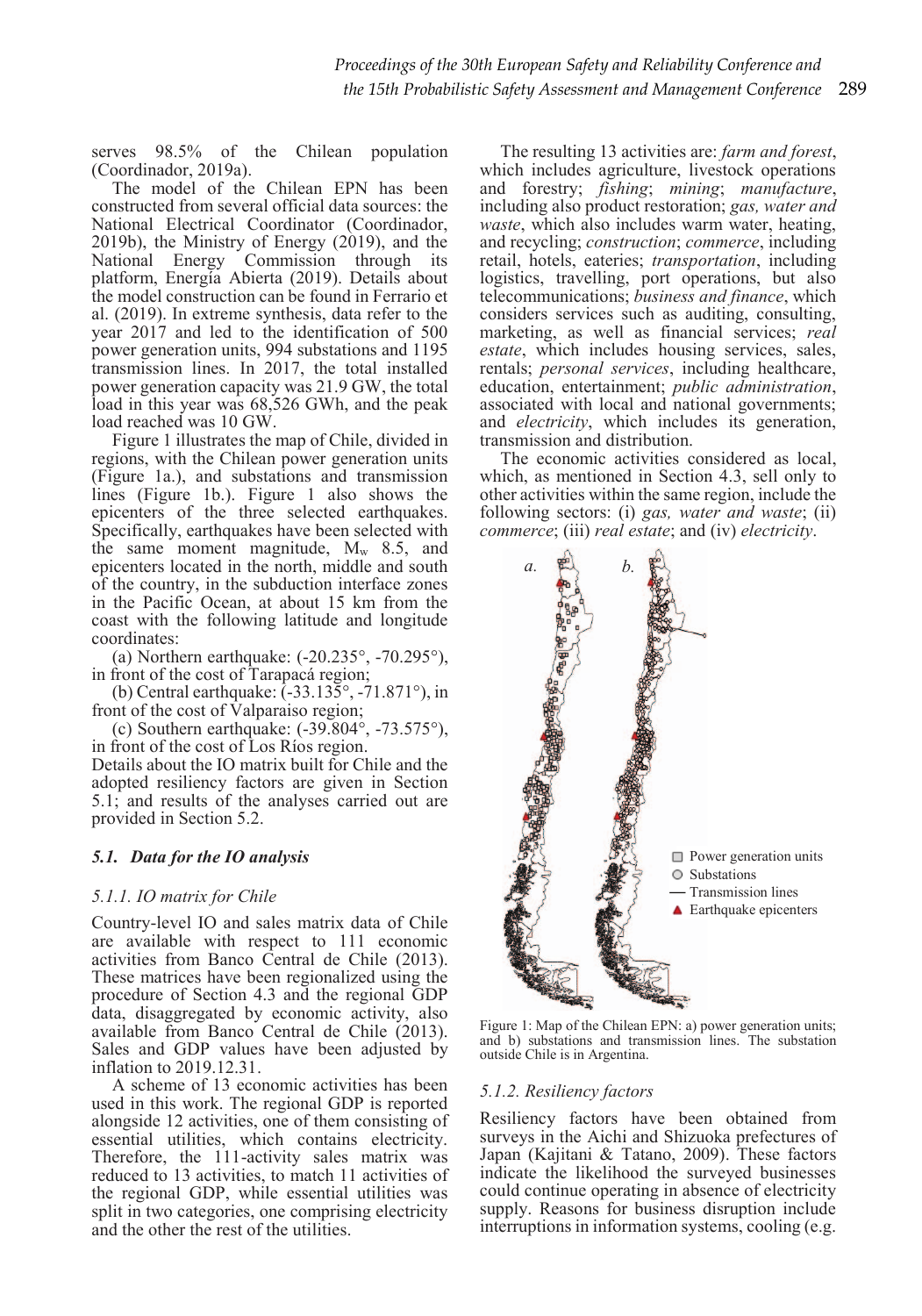refrigeration), air conditioning, elevators and automatic doors, among several others. The economic categories considered in Kajitani & Tatano (2009) do not exactly match the ones used in this work, so some factors had to be repeated or combined (by geometric mean). Table 1 shows the resiliency factors used in this work.

Table 1: Resiliency factor of each economic activity.

| Economic activity     | Resiliency factor |
|-----------------------|-------------------|
| Farm and forestry     | 0.52              |
| Fishing               | 0.52              |
| Mining                | 0.75              |
| Manufacture           | 0.06              |
| Gas, water and waste  | 0.00              |
| Construction          | 0.29              |
| Commerce              | 0.31              |
| Transportation        | 0.40              |
| Business and finance  | 0.34              |
| Real estate           | 0.39              |
| Personal services     | 0.35              |
| Public administration | 0.60              |
| Electricity           | $0.00\,$          |

### *5.2. Results*

In this work, the impact of three earthquakes on the Chilean EPN and the consequences on the national economy are evaluated, disregarding effects not induced by the EPN, such as urban damage or consumption pattern changes.

For each earthquake event,  $M = 10000$  scenario simulations are carried out according to the procedure illustrated in Sections 2-4. It is worth mentioning that EPN performance, in terms of unsupplied energy, has been evaluated for the first hour after the earthquake; then, since economic losses are usually estimated on an annual basis, it is assumed that losses are evenly distributed throughout the year and their values are divided for the number of hours in a year.

#### *5.2.1. Results at national level*

The national expected unsupplied energy produced by the three earthquake events is equal to 1066 [MWh], 3803 [MWh], and 842 [MWh] for earthquakes 1, 2, and 3, respectively. The corresponding expected electricity outage ratios,  $\bar{\alpha}$ , are 0.14, 0.48, and 0.11. The considerable higher impact of earthquake 2 is due to the epicenter being located close to the Chilean central regions, which are the most populated areas and also characterized by higher density of substations and power plants. In Table 2, the missed production (Eq. (4)) for the electricity sector, and the missed production and unmet consumption for all the N activities  $(\sum_{i=1}^{N} \Delta p_i)$ , and  $\sum_{i=1}^{N} \Delta c_i$ , respectively), at national level, are reported. Results are given in millions of Chilean pesos (CLP).

As expected, the higher the outage ratio of electricity, the higher the economic losses related to missed electricity production (Table 2, second column), due to the linear relation illustrated in Eq. (4). However, it can be noticed that even though earthquake 3 causes slightly lower expected unsupplied energy than earthquake 1, it produces higher economic impacts in terms of total missed production and unmet consumption (Table 2, third and fourth columns, respectively). This may be due to the distribution of the economic activities in Chile. Indeed, mining is the main economic activity in the north, and it seems resilient to blackouts (resiliency factor of 0.75). In the south, manufacturing and personal services (hospitals, schools) are more relevant given that the south of Chile is more populated than the north. Both economic activities are much more sensitive to blackouts than mining, with resiliency factors of 0.06 and 0.35, respectively.

Table 2. Economic cost with respect to missed production and unmet consumption at national level, under each earthquake scenario, for the electricity sector and all the sectors.

| Earthquake | Missed              | Missed       | Unmet           |
|------------|---------------------|--------------|-----------------|
|            | $production -$      | production – | $consumption -$ |
|            | electricity         | all sectors  | all sectors     |
|            | 10 <sup>6</sup> CLP | $106$ CLP    | $106$ CLP       |
|            | 120                 | 1378         | 1198            |
|            | 449                 | 14576        | 9134            |
|            | 100                 | 2877         | 2063            |
|            |                     |              |                 |

#### *5.2.2. Results at regional level*

Fig. 2 illustrates the expected electricity outage ratio,  $\bar{\alpha}^{reg,r}$ , together with the upper and lower quartile, in each region  $r$ , for each of the three earthquakes. Regions in the Figure are reported in order from north to south, from left to right. The most impacted regions are those close to the epicenter; indeed, these regions almost reach a complete electricity outage with outage ratios close to 100%. Notice that the impact of the earthquake seems to have a local effect given that it does not spread across the entire country. Overall, earthquake 2 (Central Chile), induces the largest service disruptions.



Figure 2: Percentage of the expected electricity outage ratio,  $\bar{\alpha}^{\text{reg},r}$ , at regional level for the three earthquake events. Whiskers represent the upper and lower quartiles.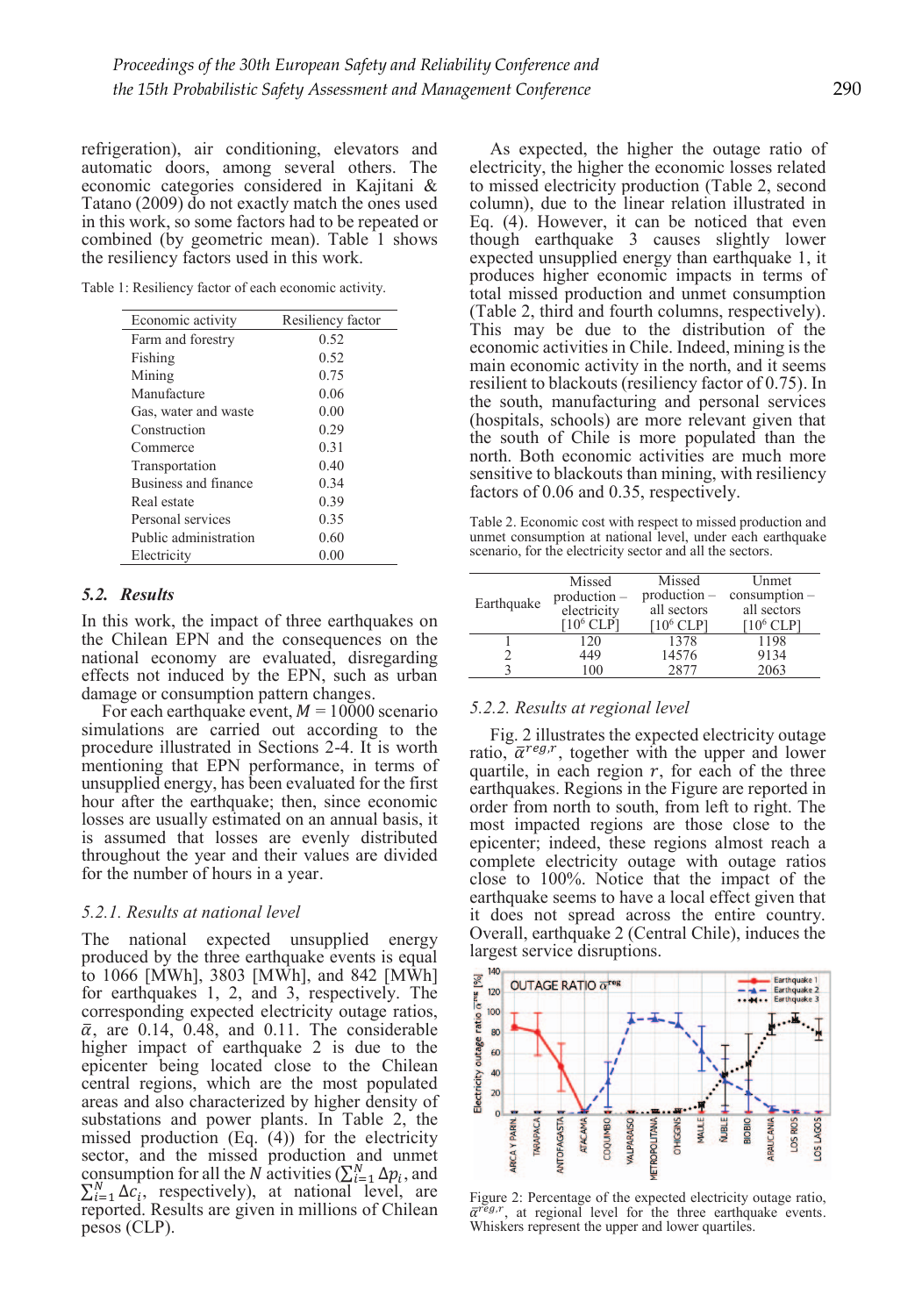Economic impacts have been estimated in terms of missed production and unmet consumption at regional level for each of the 13 activities and for all the activities together. However, for space limitation, in Fig. 3, only economic losses considering all the activities (Figs. 3a and 3b), the farm and forestry activity (Figs. 3c and 3d), and the mining activity (Figs. 3e and 3f), are given in terms of missed production (on the left) and unmet consumption  $\bar{0}$  (on the right).



Figure 3: Missed production (on the left) and unmet consumption (on the right) for all activities (a and b), farm and forestry activity (c and d), and mining activity (e and f), under each earthquake scenario.

It can be noticed that earthquake 2 concentrates most of the missed production and unmet consumption (Fig. 3a and 3b) in the Metropolitana region, which hosts about 45% of the population of the country. This explains why earthquake 2 is associated with disproportionate economic impacts when compared to the other earthquakes, as shown in Table 2.

Production and consumption of the goods produced by the farm and forestry activity (Figs. 3c and 3d) do not occur in the same regions. In earthquake 2, for example, production in the Coquimbo and Maule regions is affected, while consumption is not. Moreover, production is most affected in the O'Higgins region, while consumption is most affected in the Metropolitana region. This suggests that affectation of the farm and forestry economic activity mostly propagates to other regions and economic activities of Chile.

The similarity of Figs. 3e and 3f is a result of the relative independence of the mining activity with respect to the rest of the economy. Mineral production in Chile is exported almost completely. Nevertheless, this does not mean that variations in mineral production (exports) have no effect on the rest of the national economy; in fact, mineral exports strongly influence exchange rates between Chilean pesos (CLP) and other currencies, which, in turn, affects imports and, hence, the rest of the economy. Such a dynamic is not captured by the IO model, because it does not consider price fluctuations in its structure.

This model suggests that economic affectation (Fig. 3) is confined to the regions closer to the earthquake epicenter (Fig. 2). This is confirmed by the results of the rest of the economic activities, which are not shown here. Economic affectation does not seem to propagate further than electricity outage; in production, this is explained by Eq. (6), but it repeats in consumption, which is obtained using Eq. (7). This downplay of interdependencies may disappear if another estimation method is used.

# **6. Conclusion**

This study estimated the economic losses induced by the reduction of functionality of the Chilean EPN when subjected to three  $M_w$  8.5 earthquake events located in the north, the center, and the south of Chile. Earthquake impacts on the EPN were given as expected unsupplied energy and the economic losses were estimated for 13 economic sectors of Chile. The analysis has been performed both at the national and regional level and showed that economic impacts strongly depend on the earthquake epicenter and the main economic activities developed in each region. It is worth mentioning that the EPN is here the only system exposed to the occurrence of strong earthquake events, since the focus of the analysis is on the propagation of the impacts to the electric power system itself and to the interconnected economic sectors. This inevitably underestimates the total impacts on the society in real situations in which all the infrastructures and economic sectors are affected at the same time by the occurrence of earthquakes.

This work presents several limitations concerning some assumptions made and the use of the IO model itself. In particular, the unsupplied energy of the EPN has been evaluated only for the first hour after the earthquake, neglecting the entire recovery process, thus underestimating the total economic impacts. These impacts may be misestimated also for some limitations associated with the IO model; indeed, the linearity assumption, in particular, neglects price dynamics associated with changes in supply and demand, and ignores inventory effects. This may lead to